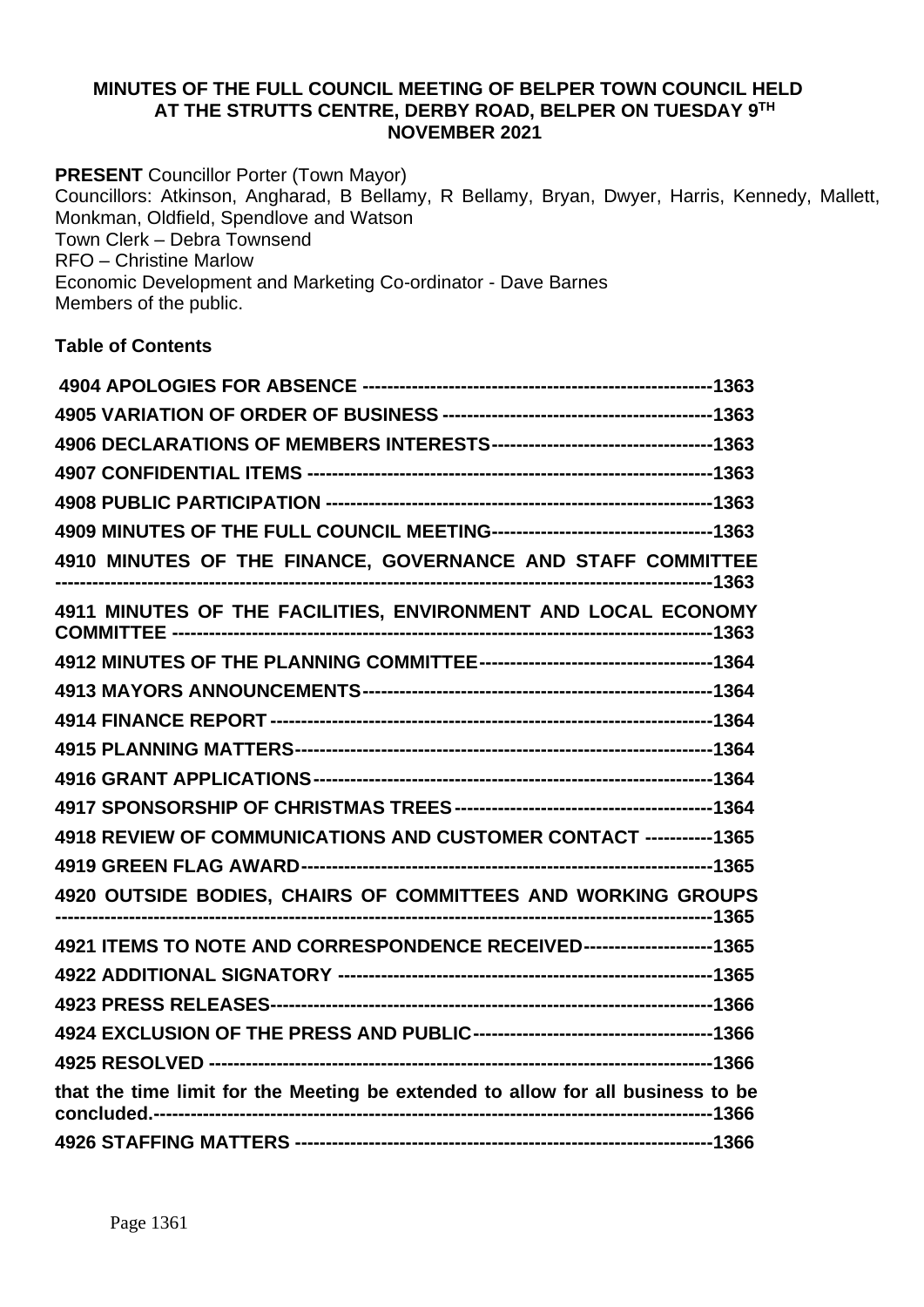**If you require this document in an alternative format, such as large print or a coloured background, please contact the Town Clerk on 01773 822116 or email admin@belpertowncouncil.gov.uk**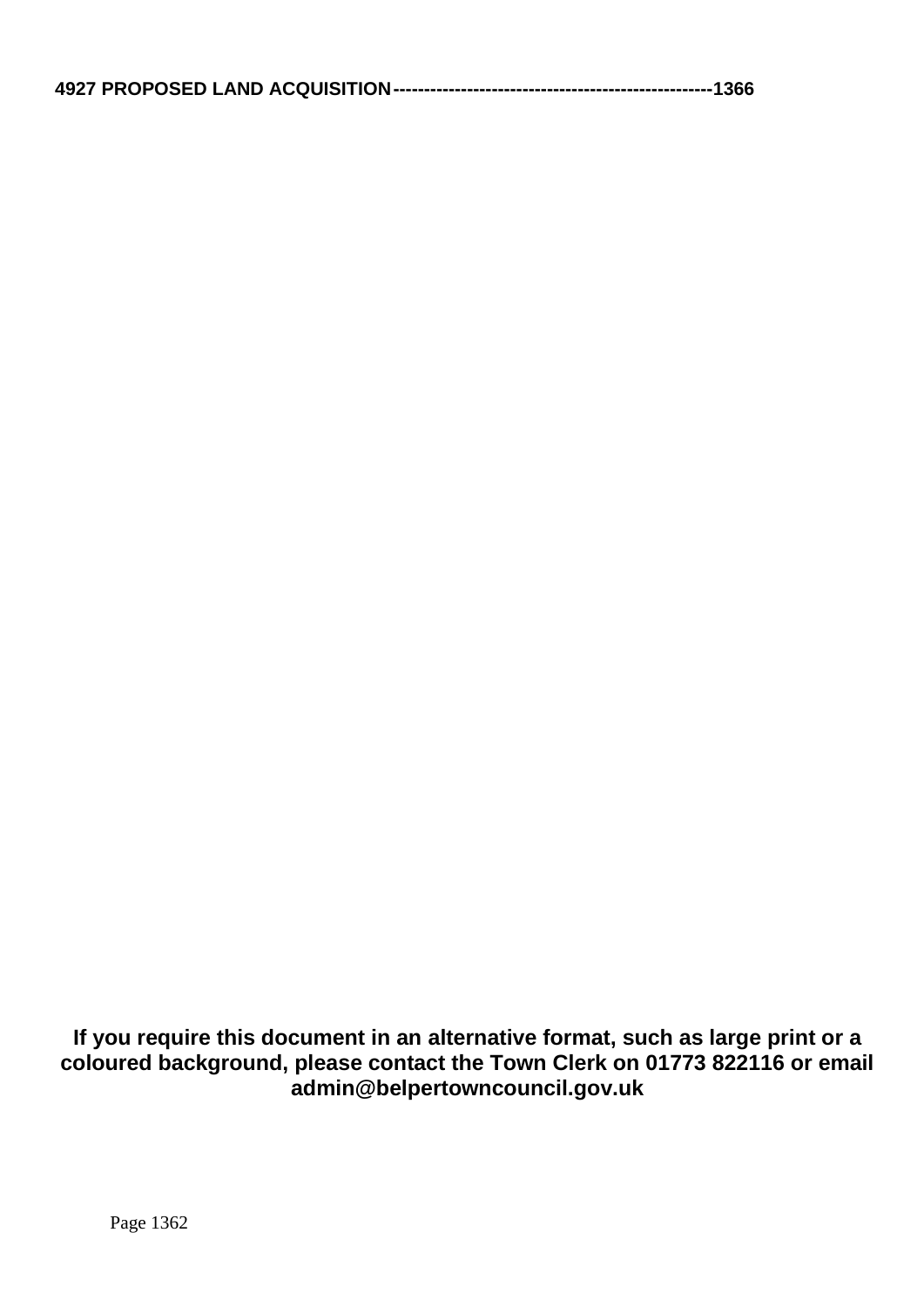### <span id="page-2-0"></span>**4904 APOLOGIES FOR ABSENCE**

None

## <span id="page-2-1"></span>**4905 VARIATION OF ORDER OF BUSINESS**

None

# <span id="page-2-2"></span>**4906 DECLARATIONS OF MEMBERS INTERESTS**

Cllr Atkinson as Planning Board Member for AVBC declared an interest in Item 10 to avoid predetermination/bias allegations, and would leave the meeting during consideration and determination of this item.

### <span id="page-2-3"></span>**4907 CONFIDENTIAL ITEMS**

No additional

## <span id="page-2-4"></span>**4908 PUBLIC PARTICIPATION**

- A representative of Boom Belper attended and spoke about her request for a grant to support a children's literary festival.
- A member of the public attended as a representative of residents of Lander Lane to raise concerns on the development currently taking place on land at the former Labour Club. It was felt that this development would adversely affect the listed building that was adjacent and also that very little consultation had taken place, along with other concerns including the lack of health and safety on the site.
- Borough Councillor B Bellamy stated that the next Borough Council Meeting was due to take place, but there had only been four Meetings since May 2021.
- Borough Councillor Porter spoke about the Borough's legal department being overloaded and this is delaying various projects in the Town.
- County Councillor Kinsella stated that he was working with Transition Belper re funding to provide advice on energy, and also with representatives of the Blue Box who had problems with issues relating to condition of their property. Derbyshire County Council had launched the Climate Change Strategy which Councillors had asked be extended. He was also working with St Johns School (Duffield) on a progressive travel to school scheme, and also the broader issue of this throughout the County. Finally, he advised Council that he was working with the DCC pensions provider in looking at investments in fossil fuels.
- Borough Councillor Monkman expressed concern that the lights were left on in the River Gardens overnight, and in view of the climate emergency felt that this was unacceptable

## <span id="page-2-5"></span>**4909 MINUTES OF THE FULL COUNCIL MEETING**

**RESOLVED that minutes 4881 – 4903 of the Full Council Meeting held on 12th October 2021 be approved as a true record, subject to an amendment of Minute Number 4891 e) to read;**

*RESOLVED Clerk to send a letter of supporting any action by the World Heritage Group or the County Council to protect the integrity of the site. This letter…*

## <span id="page-2-6"></span>**4910 MINUTES OF THE FINANCE, GOVERNANCE AND STAFF COMMITTEE**

**RESOLVED that the minutes of the Finance, Governance and Staff Committee held on 19th October 2021 be noted and the recommendations therein be accepted.**

#### <span id="page-2-7"></span>**4911 MINUTES OF THE FACILITIES, ENVIRONMENT AND LOCAL ECONOMY COMMITTEE**

**RESOLVED that the minutes of the Facilities, Environment and Local Economy Committee held on 26th October 2021 be noted and the recommendations therein be**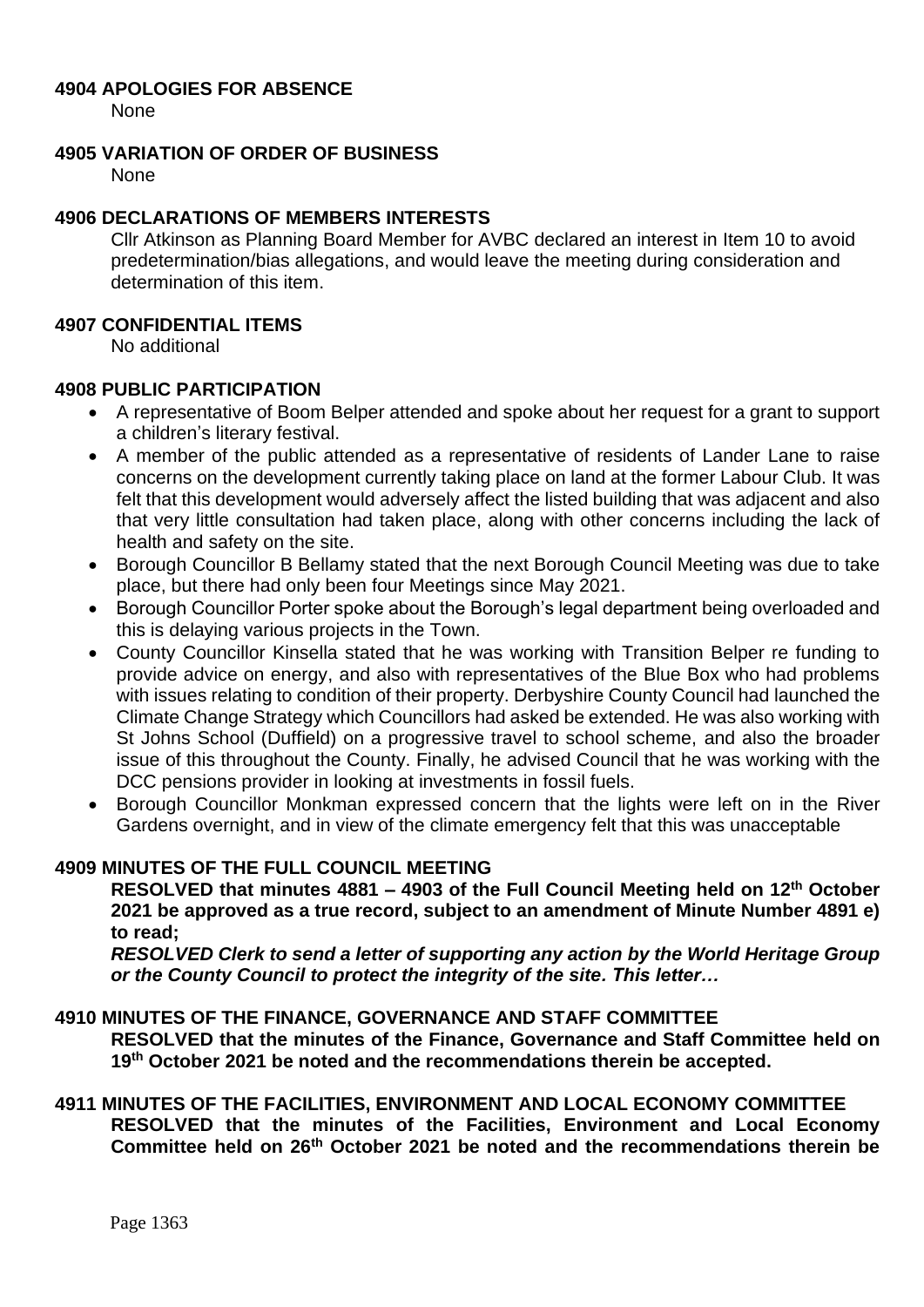**accepted subject to an amendment to Minute Numbers FAC 287/290/291 and 292 replacing any reference to Full Council and replacing with Extraordinary Finance, Governance and Staff Committee.**

## <span id="page-3-0"></span>**4912 MINUTES OF THE PLANNING COMMITTEE**

**RESOLVED that the minutes of the Planning Committee held on 2nd November 2021 be noted and the recommendations therein be accepted.**

#### <span id="page-3-1"></span>**4913 MAYORS ANNOUNCEMENTS**

Since the last Full Council meeting the Mayor had visited:

A reception for all those involved in the East Midlands in Bloom scheme, including volunteers and staff. This had also been an opportunity to say goodbye to Emma Smith the former Town Clerk, and he had formally opened Proctors Fair.

The Mayor reported that archaeologists had been to the Green Lane Car Park to secure the build where the wall was being rebuilt, and that the Building Inspector had visited the River Gardens and there were still two matters that hadn't been signed off. It was hoped that the opening would be at the end of the month.

#### <span id="page-3-2"></span>**4914 FINANCE REPORT**

**a)** Payments list for October 2021 figures reference to **Appendix 1 RESOLVED** Approved

**b)** Bank summary reconciled up to 31st October 2021 reference to **Appendix 2 Noted** 

**c)** Income and expenditure summary to 31 st October 2021 reference to **Appendix 3** Noted

**d)** Net position to 31st October 2021 reference to **Appendix 4** Noted

#### <span id="page-3-3"></span>**4915 PLANNING MATTERS**

There were no matters to be considered.

Cllr Attkin left the meeting during consideration of Minute Number 4915

## <span id="page-3-4"></span>**4916 GRANT APPLICATIONS**

**a)** Boom Belper LLP

**RESOLVED that Standing Orders be suspended to allow further questions to be asked of the applicant.**

**RESOLVED that Standing Orders be reinstated.**

**RESOLVED that the applicant be awarded a grant of £1000.00 subject to an agreement being put in place between the Town Clerk and the Applicant to ensure that the funding supports the project and not 'normal' business activities.**

### <span id="page-3-5"></span>**4917 SPONSORSHIP OF CHRISTMAS TREES**

**RESOLVED that Belper Town Council sponsor a Christmas Tree at The Annual Christmas Tree Festival at Belper Methodist Church at a cost of £25.00.**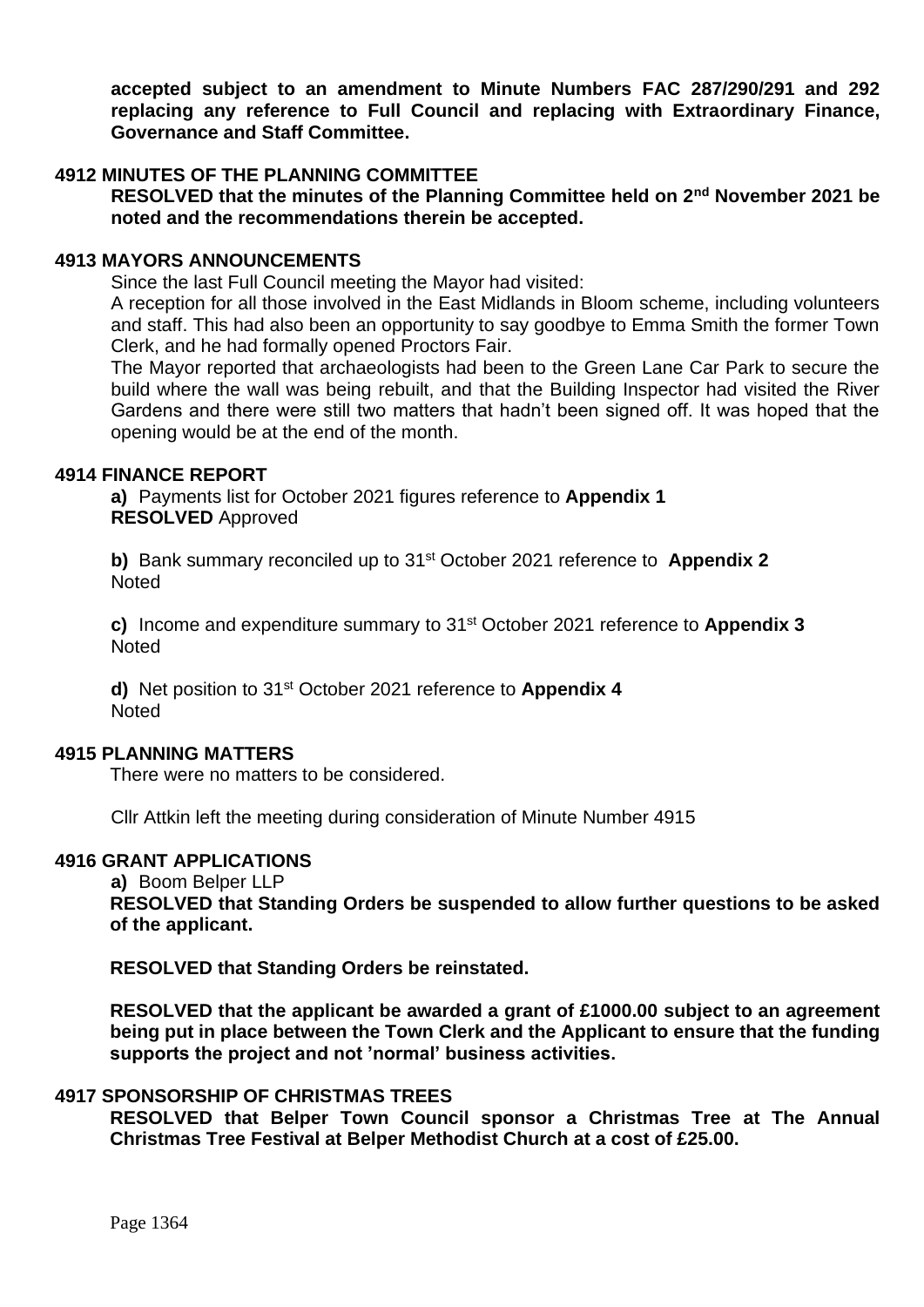# <span id="page-4-0"></span>**4918 REVIEW OF COMMUNICATIONS AND CUSTOMER CONTACT**

**RESOLVED that Belper Town Council;** 

- **a) Agrees in principle to move from its current office accommodation to a more accessible location in the town**
- **b) Tasks the Communications Working Group with carrying out further work on options 2 and 3 as set out in section 4 above to develop suitable business case proposals**
- **c) Continues the successful practice of holding its meetings at locations in the Community**
- **d) Considers making representations to Derbyshire County Council on making digital skills courses available in Belper**
- **e) Carries out further investigations into the deployment of video screens in public locations following the roll out of the Digital Display totem in King Street**
- **f) Promotes the take up of the Councils "E news / E Newsletter" alerts.**
- **g) Tasks the Communications Working Group to develop proposals for the Council to migrate from its current website provider to a newly designed site in order to improve the quality of its website offer.**
- **h) Tasks the communications working group to develop proposals for the development and resourcing of a social media strategy for the Council.**
- **i) That the Town Clerk seeks legal opinion on any liabilities that may be associated with the current lease at St Johns Chapel**

# <span id="page-4-1"></span>**4919 GREEN FLAG AWARD**

It was reported that the Green Flag Award had been awarded to Belper Memorial Garden. Noted.

## <span id="page-4-2"></span>**4920 OUTSIDE BODIES, CHAIRS OF COMMITTEES AND WORKING GROUPS**

Cllr Watson – Fleet Arts. Reported that Fleet Arts were currently negotiating leaving their current premises and moving to an alternative site.

Cllr Spendlove – Youth Committee Chair reported that the current Youth Council was now in place and running very successfully.

Cllr Monkman – Chair of the Facilities, Environment and Local Economy Committee reported that the Flood Plan was progressing, and that the Car Park Working Group would also be meeting shortly.

Cllr Watson – North Mill stated they were still negotiating with the owner of the site, and ideally would like a new 25 year lease.

Cllr Spendlove – requested that flooding be considered at Beaurepaire Garden.

## <span id="page-4-3"></span>**4921 ITEMS TO NOTE AND CORRESPONDENCE RECEIVED**

All items had been circulated by email. a) Correspondence from Accessible Belper Noted

### <span id="page-4-4"></span>**4922 ADDITIONAL SIGNATORY**

**RESOLVED that D. Townsend (Town Clerk) be appointed as a signatory and holder of a Belper Town Council business card.**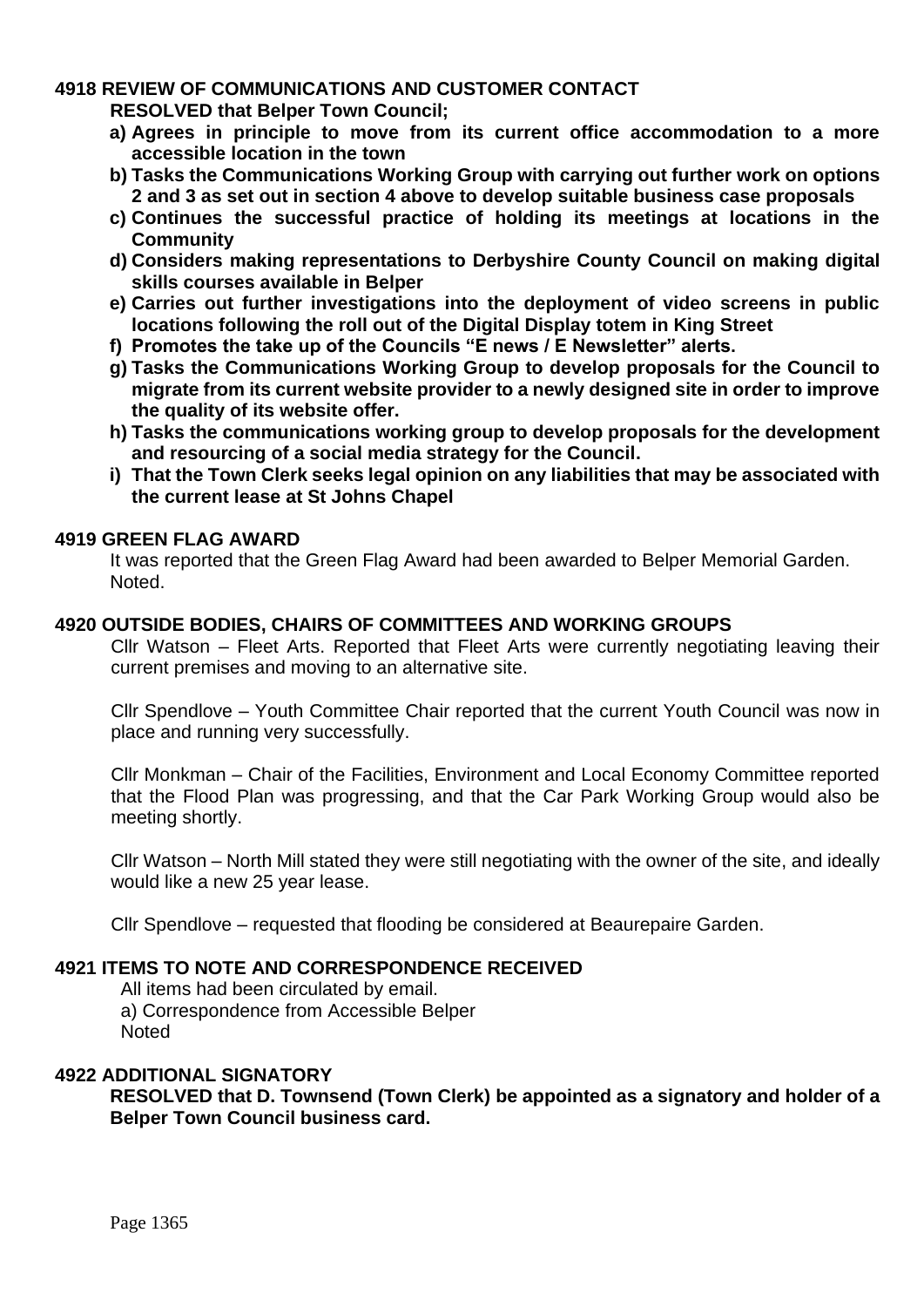### <span id="page-5-0"></span>**4923 PRESS RELEASES**

None required.

### <span id="page-5-1"></span>**4924 EXCLUSION OF THE PRESS AND PUBLIC**

**RESOLVED that Pursuant to Section 1(2) of the Public Bodies (Admission to Meetings) Act 1960, the press and public be excluded from the Meeting due to the confidential nature of the business to be transacted.**

#### **9.29 pm it was**

#### <span id="page-5-2"></span>**4925 RESOLVED**

<span id="page-5-3"></span> **that the time limit for the Meeting be extended to allow for all business to be concluded.**

#### <span id="page-5-4"></span>**4926 STAFFING MATTERS**

### **RESOLVED that**

- **a) the Locum Assistant Clerk's contract be extended until the end of January 2022.**
- **b) Economic Development Marketing Co-ordinator;**
	- **That the reduction in hours and amended terms and conditions for this postholder from 30 to 20 be approved, and .**
	- **That the payscale be amended as per the report.**
	- **That any additional hours saved are ear-marked and reserved for use to carry out any duties highlighted in the amended terms and conditions following an evaluation of staffing resources by the Town Clerk.**
- **c) Assistant Town Clerk;**
	- **that the job description and person specification be approved as submitted**
	- **that the Town Clerk arranges for the job to be advertised and interviews to take place. The interview panel to consist of Cllrs Porter, Harris and Angharad as the only Members who have been sufficiently trained.**

## <span id="page-5-5"></span>**4927 PROPOSED LAND ACQUISITION**

**RESOLVED to instruct the surveyor to carry out a survey at a cost of £2650.000 plus VAT and disbursements. Budget to be allocated to 7070 – Legal Fees (£550.00), and the remaining sum to be vires from 8004 – Tea Room Opening.** 

The Meeting closed at 9:40 pm.

Signed ……………………………………………….. Town Mayor Date 14<sup>th</sup> December 2021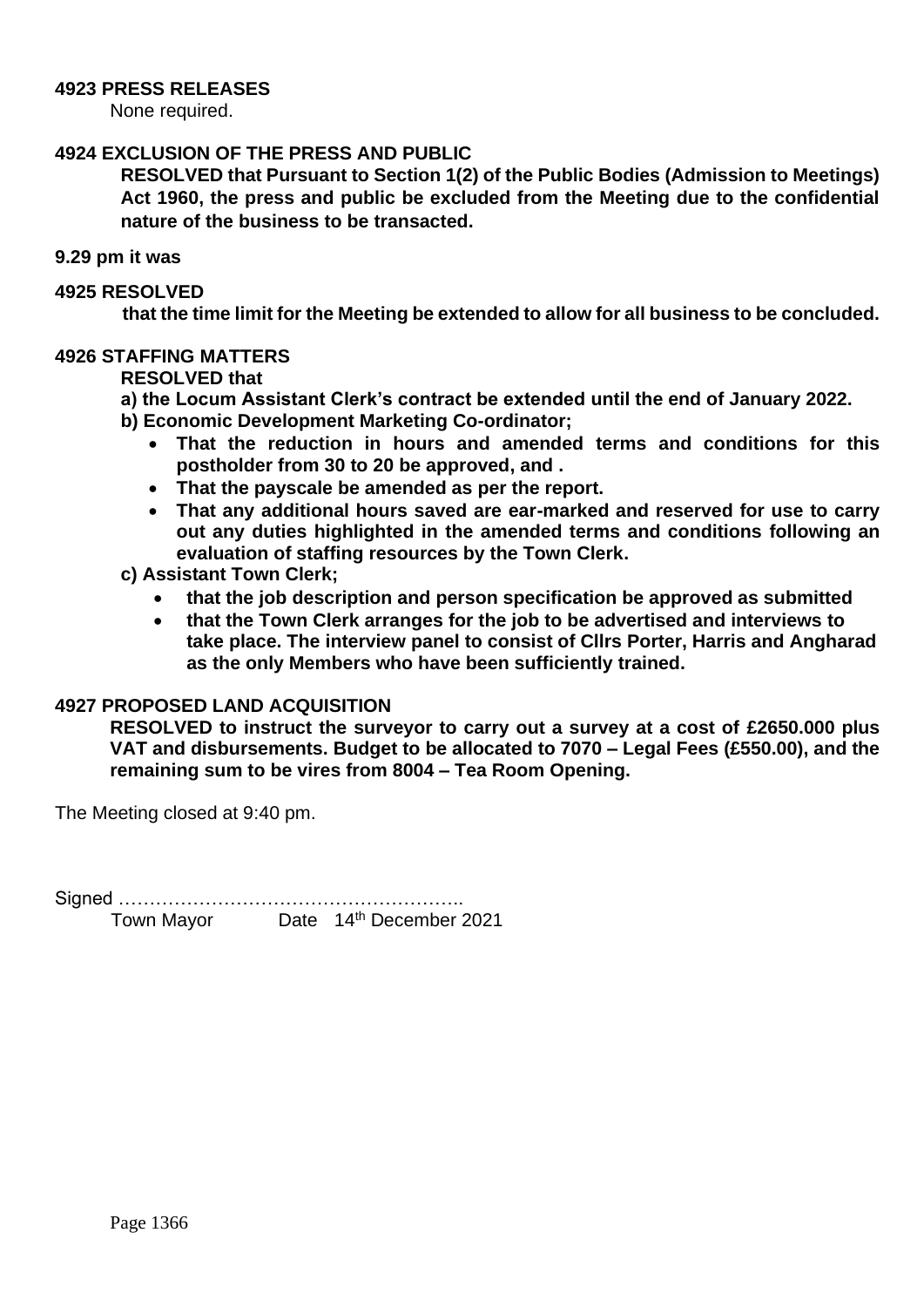Schedule of Payments Unity Trust Current Account: M07 October 2021

| <b>DATE PAID</b> | <b>DESCRIPTION</b>                         | <b>SUPPLIER</b>                  | <b>NET</b> | <b>VAT</b> | <b>TOTAL</b> |
|------------------|--------------------------------------------|----------------------------------|------------|------------|--------------|
| 01/10/2021       | Disconnect/Remove Car Park Barrier         | Newgate                          | 243.00     | 46.60      | 289.60       |
| 01/10/2021       | <b>Van Hire</b>                            | <b>Belper Van Hire</b>           | 115.83     | 23.17      | 139.00       |
| 01/10/2021       | Road Closure Application Fee               | Amber Valley Borough Council     | 20.00      | 0.00       | 20.00        |
| 01/10/2021       | Corporate Plan Design & Print              | <b>Forty Five Degrees</b>        | 571.00     | 0.00       | 571.00       |
| 01/10/2021       | <b>HR Recruitment Guide</b>                | DALC                             | 100.00     | 0.00       | 100.00       |
| 01/10/2021       | <b>Food Festival: Market Stall Hire</b>    | Indalo Marquees                  | 1,700.00   | 340.00     | 2.040.00     |
| 06/10/2021       | <b>Strutt Street Toilets: Electricity</b>  | <b>Bulb Energy</b>               | 73.46      | 3.67       | 77.13        |
| 07/10/2021       | Supervision: Youth Sports Festival         | <b>TE</b> Monck                  | 1.463.44   | 0.00       | 1.463.44     |
| 07/10/2021       | Activities: Youth Sports Festival          | Acclimbatize                     | 4.320.00   | 0.00       | 4.320.00     |
| 08/10/2021       | <b>Strutt Street Toilets: Water</b>        | <b>Water Plus</b>                | 418.10     | 0.00       | 418.10       |
| 08/10/2021       | <b>Christmas Decorations</b>               | <b>Blachere UK Limited</b>       | 2.940.50   | 588.10     | 3.528.60     |
| 15/10/2021       | NNDR 100990968                             | Amber Valley Borough Council     | 62.00      | 0.00       | 6200         |
| 15/10/2021       | NNDR 101029391                             | Amber Valley Borough Council     | 374.00     | 0.00       | 374.00       |
| 15/10/2021       | NNDR 101489355                             | Amber Valley Borough Council     | 3,913.00   | 0.00       | 3,913.00     |
| 15/10/2021       | <b>Tracker</b>                             | Global Collect                   | 9.90       | 1.98       | 11.88        |
| 18/10/2021       | Mobile                                     | <b>FF</b> Limited                | 12.54      | 2.51       | 1505         |
| 18/10/2021       | Lloyds                                     | <b>Credit Card</b>               | 376.34     | 0.00       | 376.34       |
| 18/10/2021       | Sage Cloud                                 | Sage Software                    | 77.00      | 15.40      | 92.40        |
| 18/10/2021       | Fuel                                       | Pottery Service Station          | 135.86     | 27.17      | 163.03       |
| 18/10/2021       | Two-Way Radio Hire: Food Festival          | Murphy Communications Hire       | 150.00     | 30.00      | 180.00       |
| 18/10/2021       | <b>Waste Disposal</b>                      | Peak Waste                       | 453.80     | 90.76      | 544.56       |
| 18/10/2021       | Aguam                                      | Standpipe Hire                   | 150.93     | 30.19      | 181.12       |
| 18/10/2021       | <b>Zedal Limited</b>                       | <b>Cleaning Materials</b>        | 31.00      | 6.20       | 37.20        |
| 18/10/2021       | Altaro Office 365 Backup                   | <b>Bramatt Computing Limited</b> | 207.90     | 41.58      | 249.48       |
| 18/10/2021       | 2020/21 External Audit                     | PKF Littlejohn LLP               | 1,000.00   | 200.00     | 1.200.00     |
| 18/10/2021       | Staff/Councillor Training                  | DALC                             | 100.00     | 0.00       | 100.00       |
| 18/10/2021       | Basketball Coaching: Youth Sports Festival | Derby Trail Blazer               | 735.00     | 0.00       | 735.00       |
| 18/10/2021       | Roller Shutter Door Repairs                | Attenborough Doors               | 145.00     | 29.00      | 174.00       |
| 18/10/2021       | One-Off Grant                              | St Faiths Community Association  | 2,800.00   | 0.00       | 2.800.00     |
| 18/10/2021       | <b>Herbert Strutt Reclaim</b>              | <b>Belper Brownies</b>           | 250.00     | 0.00       | 250.00       |
| 25/10/2021       | Paye/Ni                                    | <b>HMRC</b>                      | 4,552.70   | 0.00       | 4.552.70     |
| 25/10/2021       | Pensions                                   | Derbyshire County Council        | 3,185.60   | 0.00       | 3.185.60     |
| 25/10/2021       | Net Pay: October 2021                      | Staff                            | 12,096.44  | 0.00       | 12.096.44    |
| 25/10/2021       | Live Entertainment 2: Food Festival        | Hannah Campbell (M C Payne)      | 100.00     | 0.00       | 100.00       |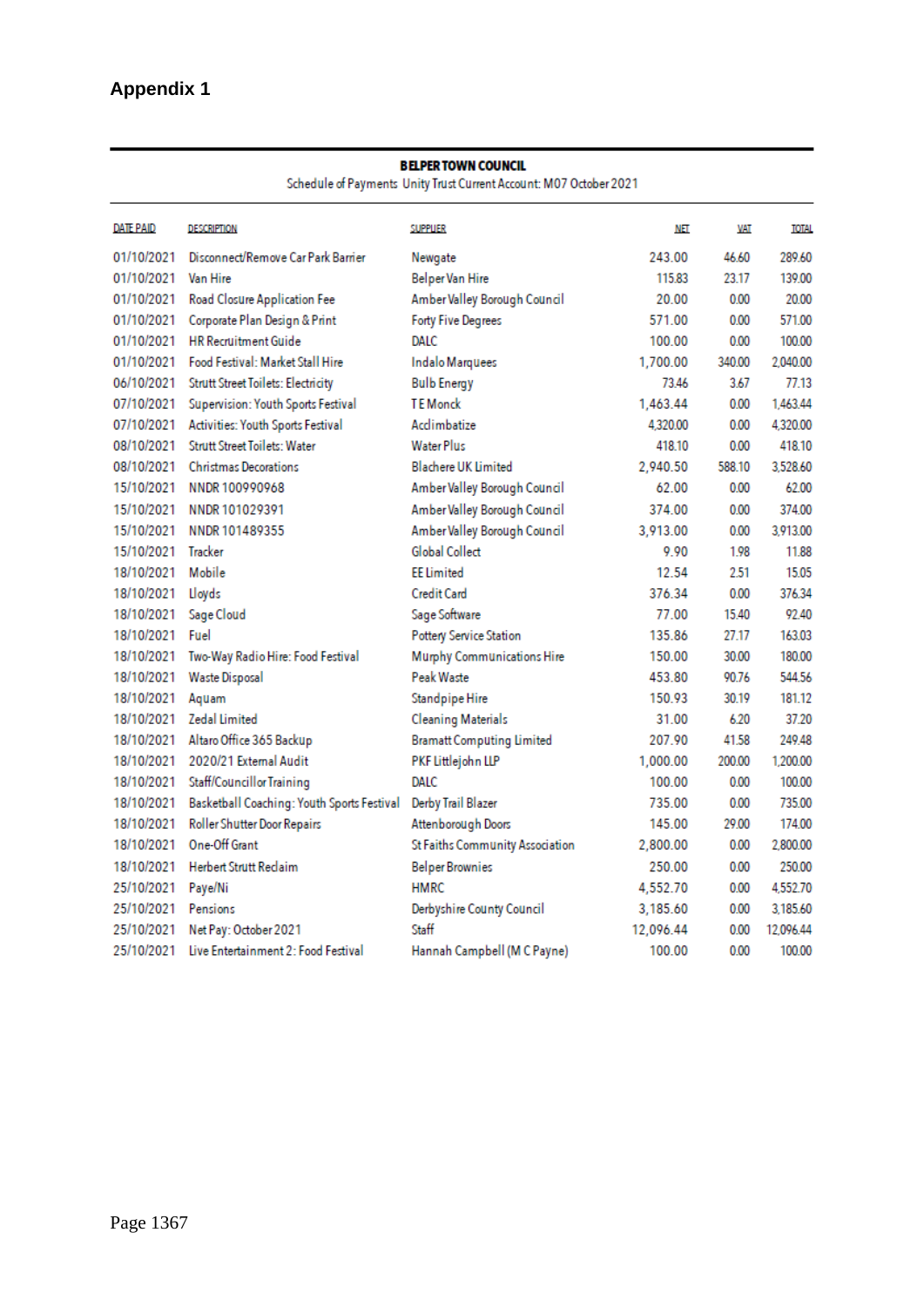Schedule of Payments Unity Trust Current Account: M07 October 2021

| <b>DATE PAID</b> | <b>DESCRIPTION</b>                       | <b>SUPPLIER</b>              | NET    | VAT   | <b>TOTAL</b> |
|------------------|------------------------------------------|------------------------------|--------|-------|--------------|
| 25/10/2021       | PA Microphone, Lead                      | <b>Sound Dynamics</b>        | 170.82 | 34.17 | 204.99       |
|                  | 28/10/2021 Electricity: Memorial Gardens | <b>EDF Energy Limited</b>    | 42.86  | 2.14  | 45.00        |
|                  | 28/10/2021 Electricity: Market Place     | <b>EDF Energy Limited</b>    | 13.33  | 0.67  | 14.00        |
|                  | 28/10/2021 Electricity: The Chapel       | <b>EDF Energy Limited</b>    | 16.67  | 3.33  | 20.00        |
|                  | 28/10/2021 Electricity: Coppice Car Park | <b>EDF Energy Limited</b>    | 120.00 | 6.00  | 126.00       |
| 29/10/2021       | Landline/Broadband                       | <b>Onecom Limited</b>        | 96.38  | 19.28 | 115.66       |
| 29/10/2021       | <b>Road Closure Application Fee</b>      | Amber Valley Borough Council | 40.00  | 0.00  | 40.00        |

#### TOTAL: UNITY TRUST - CURRENT ACCOUNT 43,384.40 1,541.91 44,926.32

| 18/10/2021 | <b>Fuel Additive/Stabiliser</b>  | Amazon                       | 26.64 | 5.33 | 31.97 |
|------------|----------------------------------|------------------------------|-------|------|-------|
| 18/10/2021 | Town & Parish Councils VAT Guide | Spiramus Press Limited       | 35.00 | 0.00 | 35.00 |
| 18/10/2021 | Adobe Licence                    | Adobe                        | 12.64 | 2.53 | 15.17 |
| 18/10/2021 | <b>Fuse Consumer Unit</b>        | Amazon                       | 18.91 | 0.00 | 18.91 |
| 18/10/2021 | Road Closure Licence             | Amber Valley Borough Council | 20.00 | 0.00 | 20.00 |
| 18/10/2021 | Mobile Top-Up                    | 02                           | 20.00 | 0.00 | 20.00 |
| 18/10/2021 | Flags x 2                        | The Flag Shop                | 42.37 | 8.48 | 50.85 |
| 18/10/2021 | Stationery                       | Amazon                       | 14.91 | 2.98 | 17.89 |
| 18/10/2021 | Picture Hooks                    | Amazon                       | 12.48 | 2.50 | 14.98 |
| 18/10/2021 | Stationery                       | Amazon                       | 9.57  | 1.92 | 11.49 |
| 18/10/2021 | Safety Boots x 3                 | Screwfix Direct Limited      | 98.97 | 0.00 | 98.97 |
| 18/10/2021 | Toilet Rolls, Cleaning Materials | Aldi Stores                  | 29.26 | 5.85 | 35.11 |
| 18/10/2021 | Card Fee                         | Lloyds Bank                  | 6.00  | 0.00 | 6.00  |
|            |                                  |                              |       |      |       |

BREAKDOWN: LLOYDS CREDIT CARD 346.75 29.59 376.34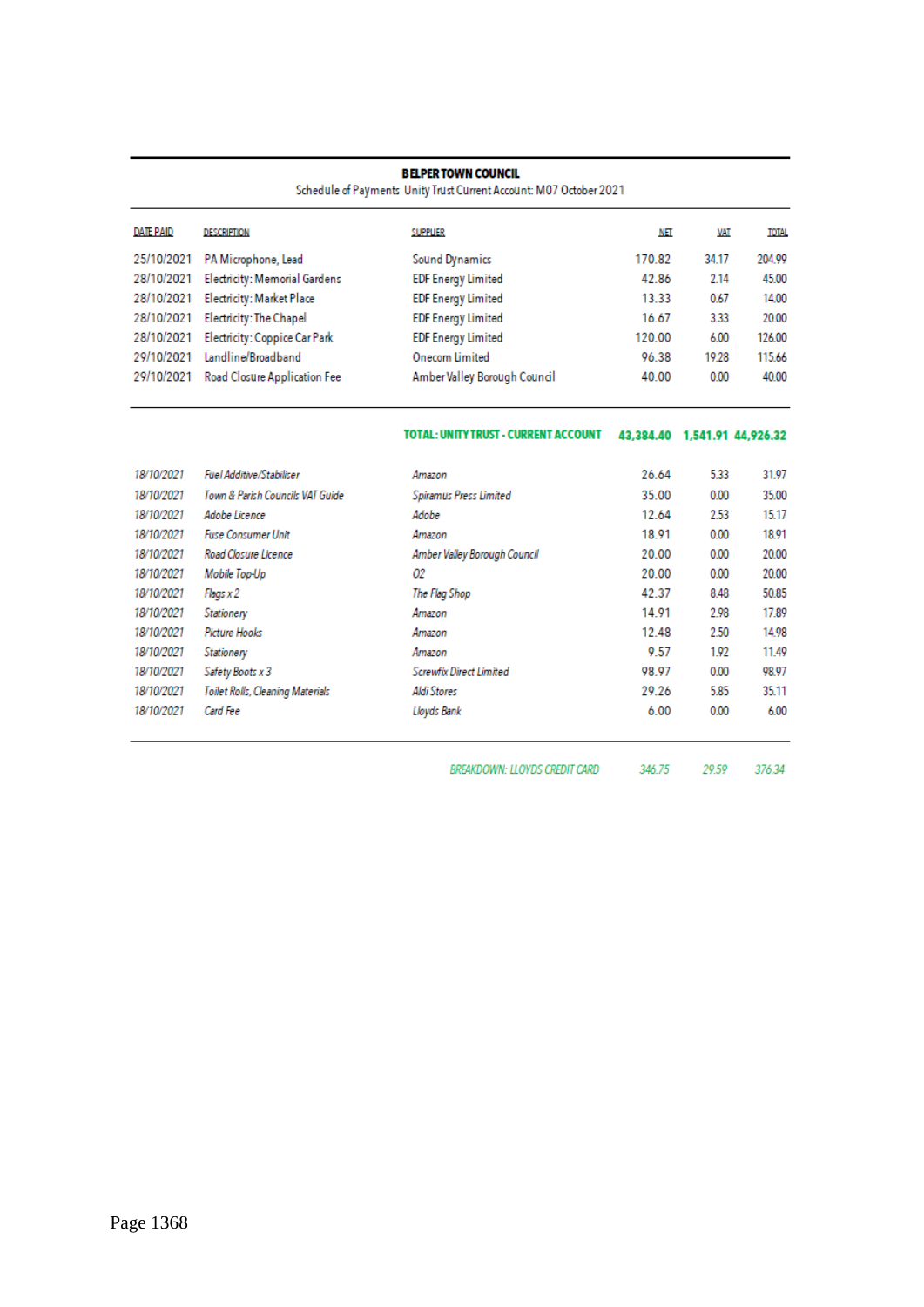|               | <b>BELPERTOWN COUNCIL</b><br>Schedule of Receipts - Unity Trust Current Account: M07 October 2021 |                                                      |            |      |              |
|---------------|---------------------------------------------------------------------------------------------------|------------------------------------------------------|------------|------|--------------|
| DATE RECEIVED | <b>DESCRIPTION</b>                                                                                | <b>CUSTOMER</b>                                      | <b>NET</b> | VAT  | <b>TOTAL</b> |
| 01/10/2021    | <b>Market Rent</b>                                                                                | Staffordshire Savoury Scotch Eggs                    | 11.50      | 0.00 | 11.50        |
| 01/10/2021    | <b>Market Rent</b>                                                                                | The Creative Kitchen Company                         | 21.50      | 0.00 | 21.50        |
| 01/10/2021    | <b>HAF Grant</b>                                                                                  | Derbyshire District Council                          | 2.785.20   | 0.00 | 2.785.20     |
| 06/10/2021    | <b>Market Rent</b>                                                                                | <b>Bittersweet Chocolate</b>                         | 23.00      | 0.00 | 23.00        |
| 06/10/2021    | <b>Market Rents</b>                                                                               | Mizz Munchie/C M Burston                             | 64.50      | 0.00 | 64.50        |
| 12/10/2021    | <b>Market Rent</b>                                                                                | <b>F</b> Jackson                                     | 35.00      | 0.00 | 35.00        |
| 13/10/2021    | Market Rent                                                                                       | <b>G</b> Smith                                       | 21.50      | 0.00 | 21.50        |
| 18/10/2021    | Christmas Tree Invoice SI-282                                                                     | <b>Hair Design</b>                                   | 25.00      | 0.00 | 25.00        |
| 18/10/2021    | Christmas Tree Invoice SI-284/SI-285                                                              | Ransom CL: Railway Tea Rooms/Alley Barbers           | 50.00      | 0.00 | 50.00        |
| 18/10/2021    | Christmas Tree Invoice SI-314                                                                     | David McHale (The Old Bike Shop)                     | 50.00      | 0.00 | 50.00        |
| 20/10/2021    | Christmas Tree Invoice SI-313                                                                     | Belle La Vie                                         | 35.00      | 0.00 | 35.00        |
| 22/10/2021    | Christmas Tree Invoice SI-302                                                                     | R Bingham (Quarry Bends House)                       | 25.00      | 0.00 | 25.00        |
| 25/10/2021    | Funfair                                                                                           | <b>Proctors Funfairs</b>                             | 2.600.00   | 0.00 | 2,600.00     |
| 29/10/2021    | Christmas Tree Invoice SI-251                                                                     | Uniskin                                              | 70.00      | 0.00 | 70.00        |
| 29/10/2021    | Christmas Tree Invoice SI-245                                                                     | Lester & Nix                                         | 25.00      | 0.00 | 25.00        |
|               |                                                                                                   | <b>RECEIPTS TOTAL: UNITY TRUST - CURRENT ACCOUNT</b> | 5,842.20   | 0.00 | 5,842.20     |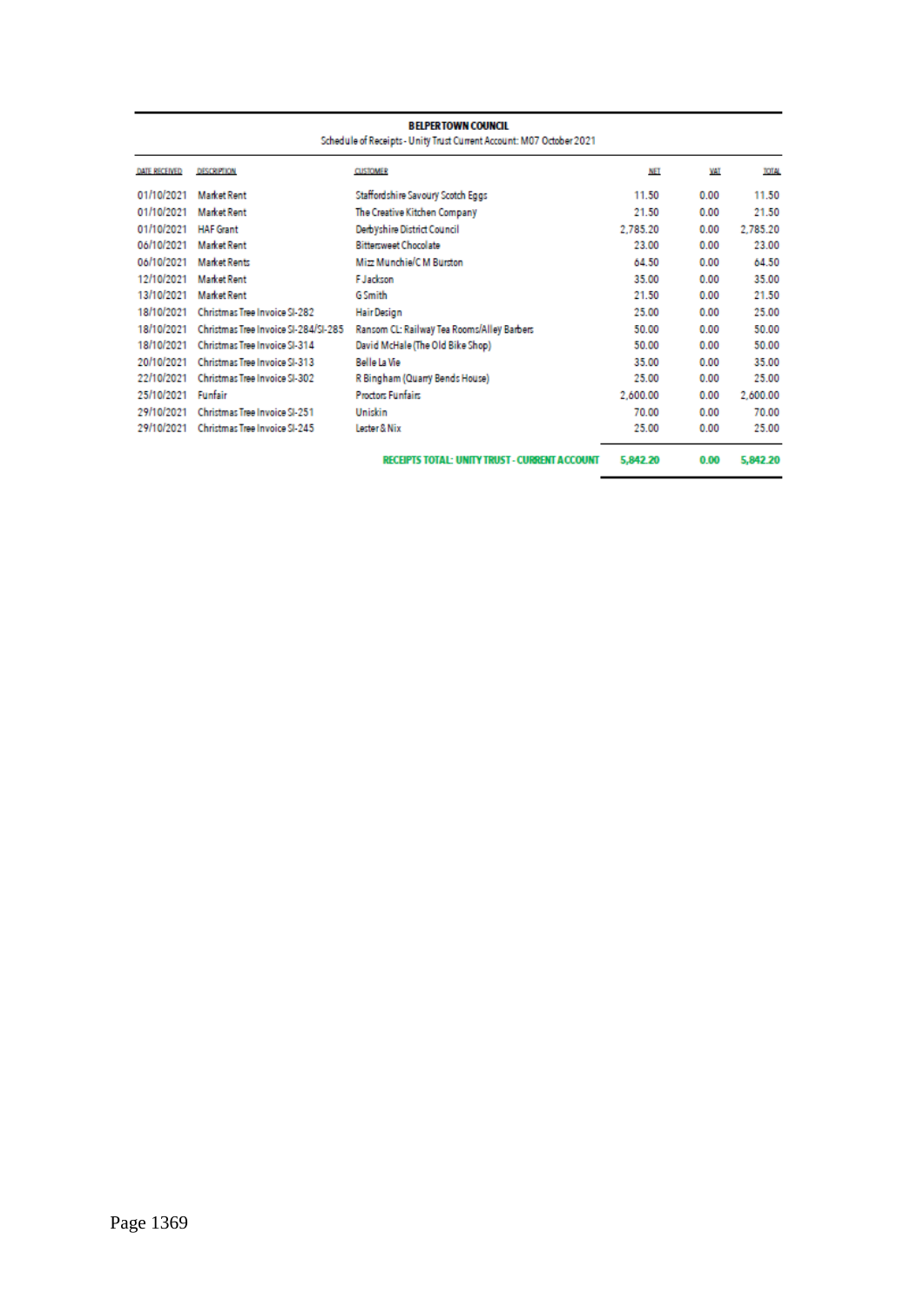Cash Statement & General Reserve: M07 October 2021

| CASH STATEMENT                                                                                                   | <b>ACCOUNT</b><br><b>BALANCES</b>                           |
|------------------------------------------------------------------------------------------------------------------|-------------------------------------------------------------|
| <b>Unity Trust</b><br><b>HSBC</b><br><b>Hodge Bank</b><br><b>Hampshire Trust</b><br><b>Bath Building Society</b> | 459,549.55<br>250.00<br>79,591.01<br>80,057.90<br>76,855.72 |
| <b>Total in Banks</b>                                                                                            | 696,304.18                                                  |
| Add<br><b>Petty Cash</b>                                                                                         | 76.91                                                       |
| <b>TOTAL CASH BALANCE @ 31 OCTOBER 2021</b>                                                                      | 696,381.09                                                  |
| GENERAL RESERVE STATEMENT                                                                                        |                                                             |
| Cash in Hand @ 01/04/2021<br>Budgeted Income 2021-22<br>Add<br>Add<br>O/S Vat                                    | 386,077.00<br>638,176.00<br>26,023.00                       |
|                                                                                                                  | 1,050,276.00                                                |
| <b>Budgeted Expenditure</b><br>Less<br><b>Budgeted Earmarked Reserves</b><br>Less                                | 511,528.00<br>273,354.00                                    |
| <b>GENERAL RESERVE @ 31 OCTOBER 2021 (45% OF PRECEPT)</b>                                                        | 265,394.00                                                  |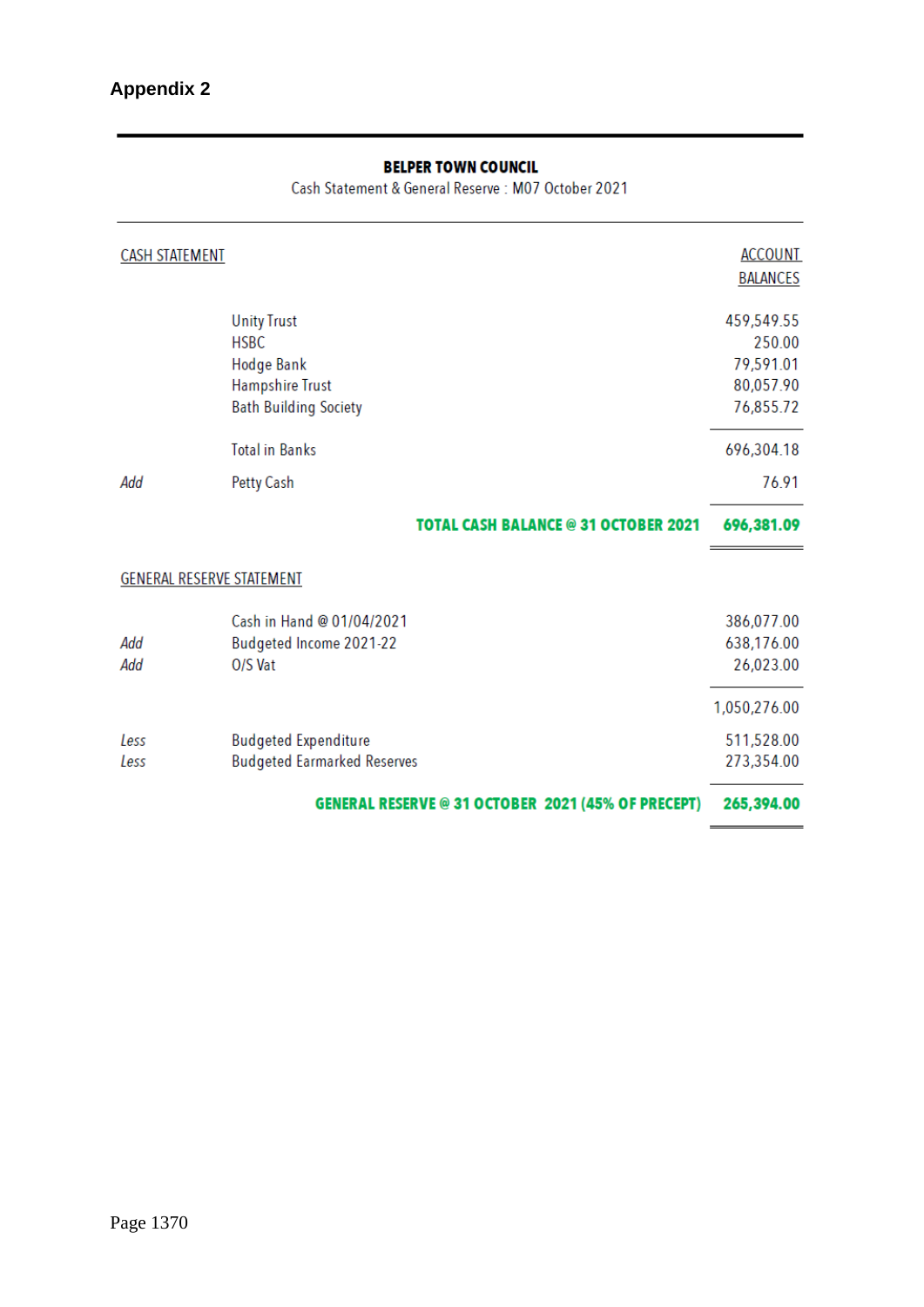Net Position by Budget Nominal: M07 October 2021

|                     |                                         |                      |                |               | Outstanding     |
|---------------------|-----------------------------------------|----------------------|----------------|---------------|-----------------|
|                     |                                         | <b>Annual Budget</b> | <b>OCTOBER</b> | Actual Income | $Income + l-to$ |
|                     |                                         |                      |                |               | Budget          |
| Nominal             | Income                                  |                      |                |               |                 |
| 4000                | Precept                                 | 590.058              |                | 590.058       | 0               |
| 4100                | <b>Rent: Allotments</b>                 | 575                  |                | 575           | 0               |
| 4101                | Rent: Fair                              |                      | 2.600.00       | 2,600         | $-2,600$        |
| 4102                | <b>Rent: Food Festivals</b>             | 13,500               |                | 4.063         | 9,437           |
| 4103                | Rent: Market                            | 5,616                | 358.00         | 2.731         | 2,885           |
| 4200                | <b>Floral Displays</b>                  | 3,823                |                | 4.423         | $-600$          |
| 4201                | <b>Christmas Festivities</b>            | 3,000                | 2.975.00       | 2.975         | 25              |
| 4202                | Sponsorship: Christmas Switch-On        | 2.000                |                | 0             | 2.000           |
| 4203                | Donations: Youth Sports Festival        | 850                  |                | 350           | 500             |
| 4300                | <b>Grant: PROW Maintenance</b>          | 559                  |                | ٥             | 559             |
| 4301                | Grant: Community Toilet Scheme          | 600                  |                | 0             | 600             |
| 4800                | Income: Other                           | 3.169                |                | 789           | 2.380           |
| 4800                | Income: Other-Youth Sports Festival HAF | 13,926               | 2.785.20       | 13.926        | 0               |
| 4900                | Income: Interest & Investment           | 500                  |                | 0             | 500             |
| <b>TOTAL INCOME</b> |                                         | 638,176              | 8,718.20       | 622,490       | 15,686          |

|         |                                      | <b>Annual Budget</b> | <b>OCTOBER</b> | <b>Committed Spend</b> | Outstanding<br>Spend +/-to<br><b>Budget</b> |
|---------|--------------------------------------|----------------------|----------------|------------------------|---------------------------------------------|
| Nominal | <b>Annual Events</b>                 |                      |                |                        |                                             |
| 6000    | Christmas: Lights/Trees              | 13,000               | 3,336.33       | 3,336                  | 9,664                                       |
| 6001    | Christmas: Switch On                 | 900                  |                | 10                     | 890                                         |
| 6002    | Christmas: Food Festival             | 3,000                |                | 20                     | 2,980                                       |
| 6003    | <b>Christmas: Carol Service</b>      | 650                  | 40.00          | 40                     | 610                                         |
| 6004    | Larks in the Park                    | 3,500                |                | 140                    | 3,360                                       |
| 6005    | Autumn: Food Festival                | 3,000                | 92.50          | 2.351                  | 649                                         |
| 6006    | Remembrance Sunday                   | 550                  |                | 0                      | 550                                         |
| 6049    | Licences: General                    | 70                   |                | 80                     | $-10$                                       |
|         | SUB TOTAL EXPENDITURE: ANNUAL EVENTS | 24,670               | 3,468.83       | 5,977                  | 18,693                                      |
| Nominal | <b>Economic Development</b>          |                      |                |                        |                                             |
| 6050    | Town Centre Regeneration             | 9,620                |                | 871                    | 8,749                                       |

400

 $\pmb{0}$ 

400

6051

Promotion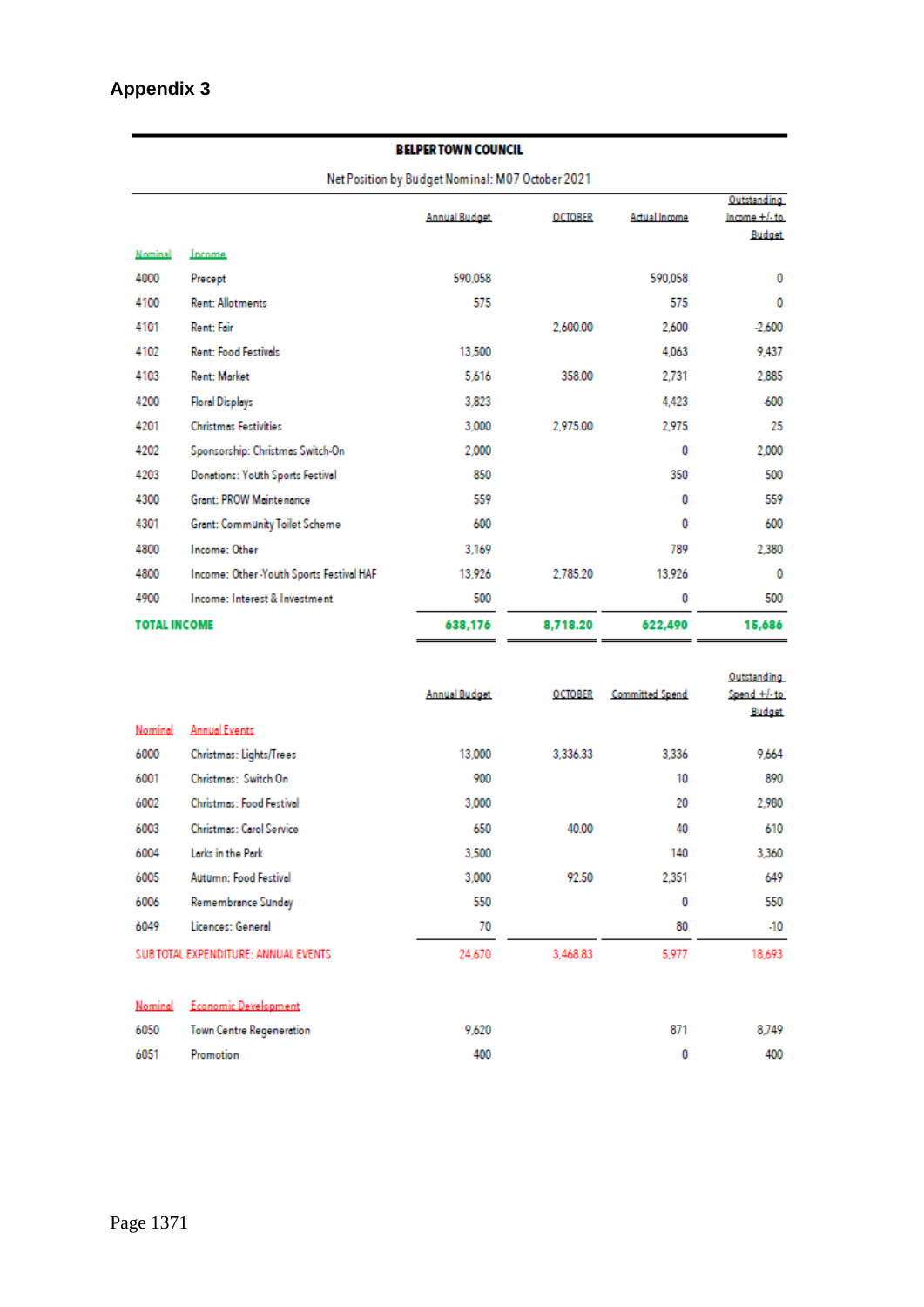#### Net Position by Budget Nominal: M07 October 2021

|         |                                             | <b>Annual Budget</b> | <b>OCTOBER</b> | Actual Income | Outstanding<br>Income +/-to |
|---------|---------------------------------------------|----------------------|----------------|---------------|-----------------------------|
|         | SUB TOTAL EXPENDITURE: ECONOMIC DEVELOPMENT | 10,020               | 0.00           | 871           | <b>Budget</b><br>9,149      |
|         |                                             |                      |                |               |                             |
| Nominal | Arts. Events & Heritage Committee           |                      |                |               |                             |
| 6200    | Talks Programme                             | 1,000                |                | 0             | 1,000                       |
| 6201    | Inclusive Arts for Vulnerable People        | 3,000                |                | 0             | 3,000                       |
| 6202    | Heritage & Guided Maps                      | 1,000                |                | 0             | 1,000                       |
| 6203    | <b>Walking Maps</b>                         | 1,500                |                | 0             | 1,500                       |
|         | <b>SUB TOTAL EXPENDITURE: ARTS</b>          | 6,500                | 0.00           | 0             | 6.500                       |
| Nominal | <b>Facilities Committee</b>                 |                      |                |               |                             |
| 6300    | Benches (Happy to Chat)                     | 2.000                |                | 0             | 2,000                       |
| 6301    | Flagpoles                                   | 1,500                |                | 0             | 1,500                       |
| 6302    | Flood Defence Equipment                     | 5,000                |                | 0             | 5,000                       |
|         | SUB TOTAL EXPENDITURE: FACILITIES           | 8,500                | 0.00           | 0             | 8,500                       |
|         |                                             |                      |                |               |                             |
| Nominal | <b>Youth Council</b>                        |                      |                |               |                             |
| 6400    | Blend/Youth Council                         | 5,000                |                | 153           | 4,847                       |
| 6401    | <b>DBS Checks</b>                           | 300                  |                | 158           | 142                         |
|         | SUB TOTAL EXPENDITURE: YOUTH                | 5,300                | 0.00           | 311           | 4,989                       |
|         |                                             |                      |                |               |                             |
| Nominal | <b>Floral Displays</b>                      |                      |                |               |                             |
| 6500    | Compost, etc                                | 1,200                |                | 718           | 482                         |
| 6501    | Planters, Baskets etc.                      | 500                  |                | 216           | 284                         |
| 6502    | Plants                                      | 13,000               | 1,408.75       | 12,285        | 715                         |
| 6599    | <b>Floral: Contingency</b>                  | 3.000                | 180.00         | 1,234         | 1,766                       |
|         | SUB TOTAL EXPENDITURE: FLORAL DISPLAYS      | 17,700               | 1.588.75       | 14,453        | 3,247                       |
| Nominal | Staff                                       |                      |                |               |                             |
| 7000    | Salaries (Gross)                            | 215,070              | 19,834.79      | 129,585       | 85,485                      |
| 7003    | <b>Training and Development</b>             | 4.750                |                | 510           | 4,240                       |
| 7004    | <b>PPE</b>                                  | 559                  |                | 330           | 229                         |
| 7005    | <b>Recruitment Advertising</b>              | 1,480                |                | 1,851         | -371                        |
|         | <b>SUBTOTAL EXPENDITURE: STAFF</b>          | 221,859              | 19,834.79      | 132,277       | 89,582                      |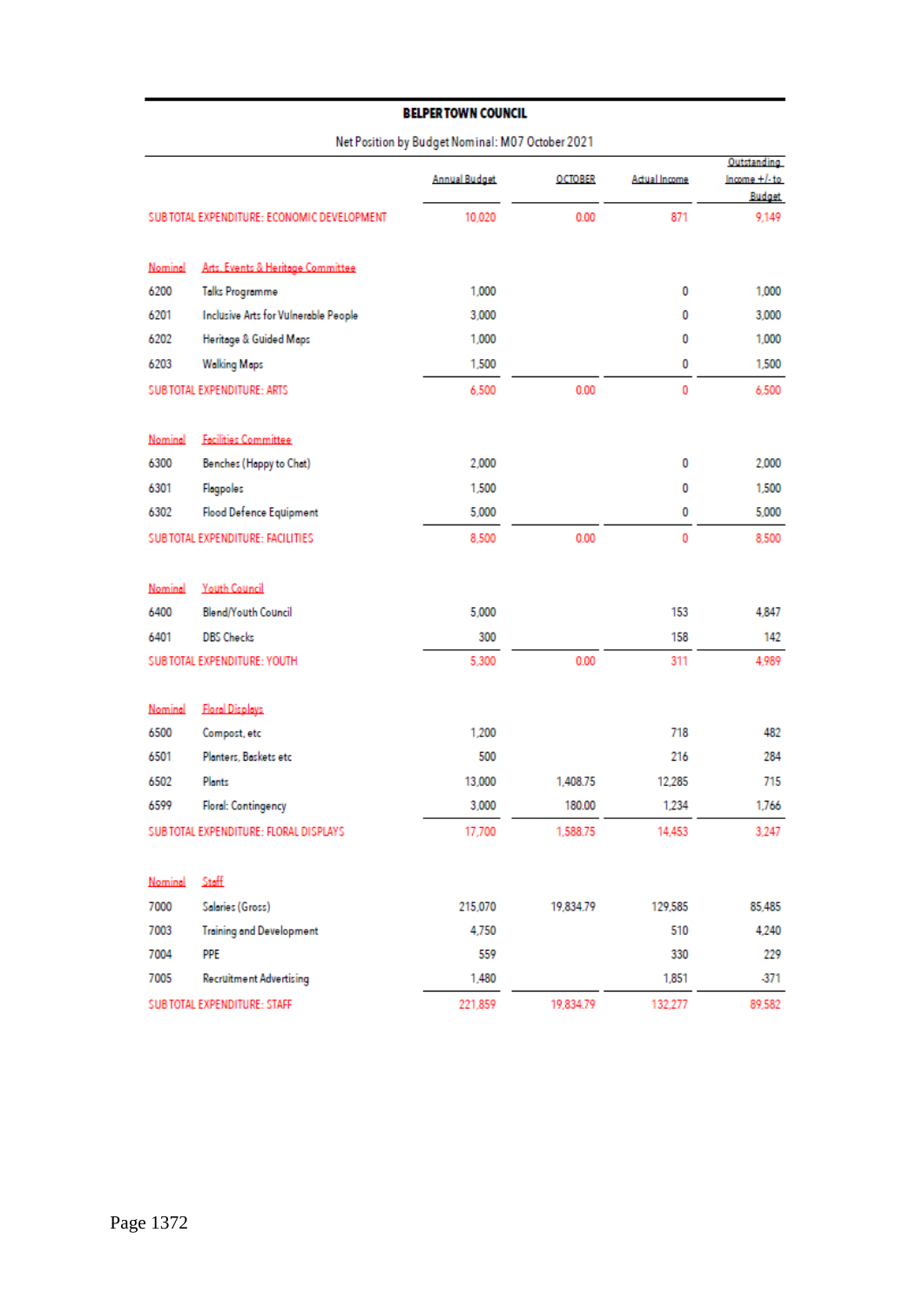#### Net Position by Budget Nominal: M07 October 2021

|         |                                        | <b>Annual Budget</b> | <b>OCTOBER</b> | Actual Income | Outstanding<br>$Income + / -to$ |
|---------|----------------------------------------|----------------------|----------------|---------------|---------------------------------|
|         |                                        |                      |                |               | Budget                          |
| Nominal | <b>Operating Costs</b>                 |                      |                |               |                                 |
| 7030    | Landline, Broadband                    | 1,500                | 96.38          | 675           | 825                             |
| 7031    | <b>Mobiles</b>                         | 810                  | 12.54          | 148           | 662                             |
| 7032    | Print, Post and Stationery             | 2,500                | 56.00          | 746           | 1.754                           |
| 7033    | Office Equipment                       | 1,000                |                | 291           | 709                             |
| 7034    | <b>Data Protection</b>                 | 35                   |                | 0             | 35                              |
| 7035    | Software Licences                      | 2,213                | 284.90         | 1.465         | 748                             |
| 7036    | <b>IT Support</b>                      | 1,500                |                | 295           | 1,205                           |
| 7037    | Website                                | 2,000                |                | 460           | 1,540                           |
| 7038    | <b>Subscriptions</b>                   | 2,500                |                | 1.732         | 768                             |
| 7039    | Newsletter                             | 5,000                |                | 0             | 5,000                           |
| 7055    | Insurance                              | 3,500                |                | 0             | 3,500                           |
| 7060    | Audit                                  | 500                  |                | 1.100         | -600                            |
| 7065    | <b>Bank Charges</b>                    | 300                  | 6.00           | 139           | 161                             |
| 7070    | Legal Fees                             | 550                  |                | 550           | 0                               |
| 7080    | <b>Councillor Training</b>             | 500                  | 50.00          | 150           | 350                             |
| N EW    | <b>By-Elections</b>                    |                      | 11,039.58      | 24,324        | $-24,324$                       |
| 7099    | OP Contingency                         | 2,011                | 250.00         | 1,811         | 200                             |
|         | SUB TOTAL EXPENDITURE: OPERATING COSTS | 26.419               | 11,795.40      | 33.886        | $-7.467$                        |
|         |                                        |                      |                |               |                                 |
| Nominal | Environment/Services                   |                      |                |               |                                 |
| 7100    | Waste Disposal                         | 2,349                |                | 1.447         | 902                             |
| 7101    | <b>Grit and Bins</b>                   | 1,300                |                | 0             | 1,300                           |
| 7102    | Dog Bogs                               | 1,700                | 1.014.00       | 1.014         | 686                             |
| 7103    | Equipment/Consumables                  | 1,000                |                | 450           | 550                             |
| 7120    | Repairs and Maintenance: Equipment     | 1,953                | 145.00         | 674           | 1,279                           |
| 7125    | Repairs & Maintenance: General         | 378                  |                | 152           | 226                             |
| 7130    | Maintenance: Defibrillator             | 400                  | 724.00         | 905           | $-505$                          |
| 7135    | Maintenance: Jubilee Clock             | 250                  |                | 0             | 250                             |
| 7140    | Noticeboards                           | 75                   |                | 0             | 75                              |
| 7150    | <b>Tree Survey</b>                     | 350                  |                | 0             | 350                             |
| 7155    | Urban Initiative                       | 1,125                |                | 0             | 1,125                           |
| 7199    | <b>ES Contingency</b>                  | 329                  |                | 0             | 329                             |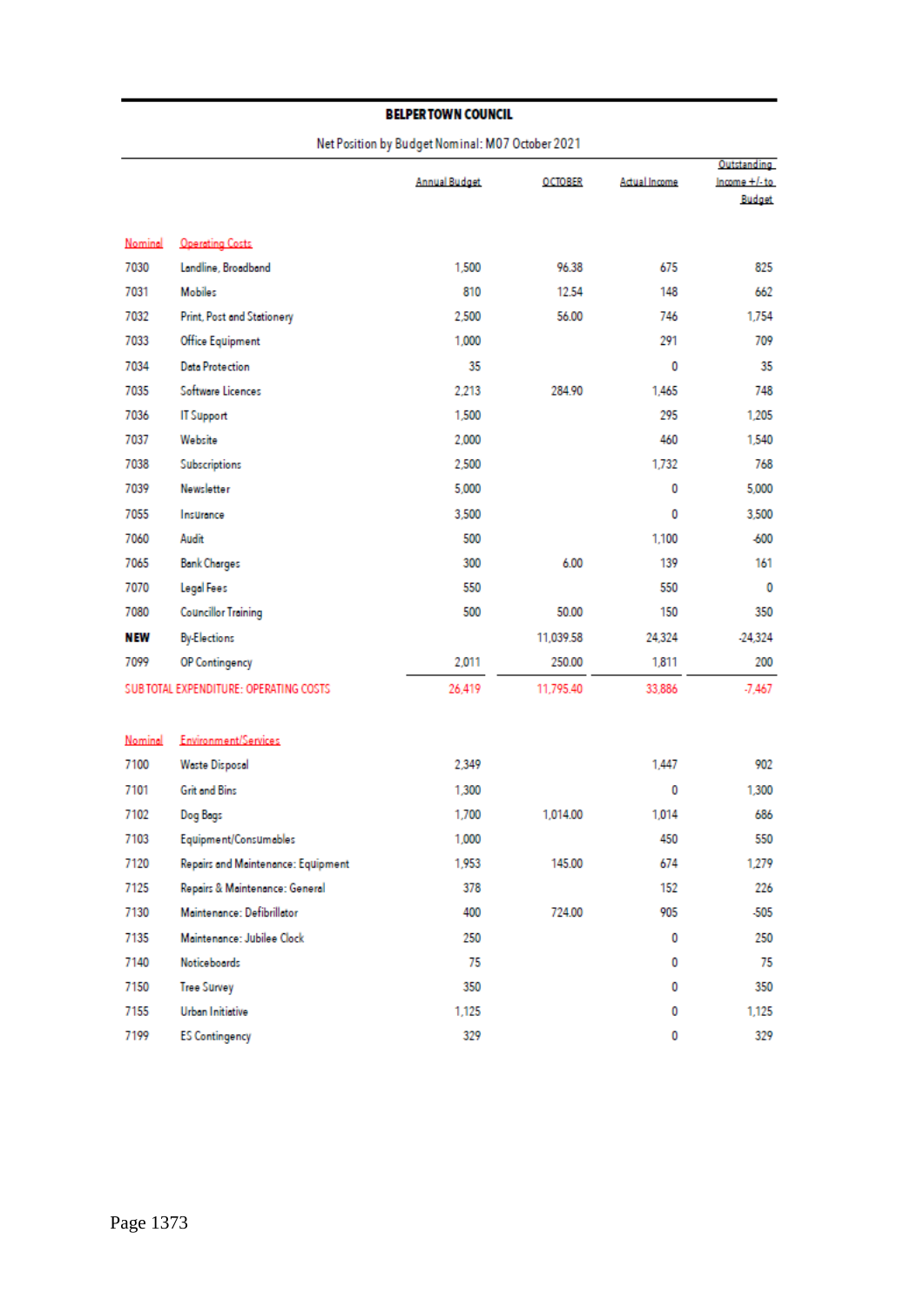|         |                                               | <b>Annual Budget</b> | <b>OCTOBER</b> | Actual Income | Outstanding<br>$Income + l-to$ |
|---------|-----------------------------------------------|----------------------|----------------|---------------|--------------------------------|
|         |                                               |                      |                |               | <b>Budget</b>                  |
|         | SUB TOTAL EXPENDITURE: ENVIRONMENT/SERVICES   | 11,209               | 1,883.00       | 4,642         | 6,567                          |
| Nominal | <b>The Chapel</b>                             |                      |                |               |                                |
| 7200    | Chapel: Alarm System                          | 1,000                |                | 0             | 1,000                          |
| 7201    | Chapel: Cleaning Materials                    | 150                  |                | 30            | 120                            |
| 7202    | Chapel: Electricity                           | 14,000               | 27.33          | 6,305         | 20,305                         |
| 7203    | Chapel: NNDR                                  | 4,800                | 374.00         | 2,621         | 2,179                          |
| 7204    | Chapel: Water                                 | 300                  |                | $-258$        | 558                            |
| 7205    | Chapel: Car Park                              | 7,000                |                | 259           | 6,741                          |
|         | SUB TOTAL EXPENDITURE: THE CHAPEL             | 27,250               | 401.33         | $-3.653$      | 30,903                         |
| Nominal | Market Place                                  |                      |                |               |                                |
| 7300    | Market Place: Electricity                     | 250                  | 28.55          | 52            | 198                            |
| 7301    | Market Place: NNDR                            | 700                  | 62.00          | 438           | 262                            |
| 7302    | Market Place: Market Stalls                   | 3,800                | 300.00         | 3,600         | 200                            |
| 7399    | Market Place: Contingency                     | 200                  |                | 0             | 200                            |
|         | SUB TOTAL EXPENDITURE: MARKET PLACE           | 4,950                | 390.55         | 4,090         | 860                            |
| Nominal | <b>Memorial Gardens</b>                       |                      |                |               |                                |
| 7400    | <b>Memorial Gardens: Electricity</b>          | 550                  | 39.30          | -23           | 573                            |
| 7401    | <b>Memorial Gardens: Planting</b>             | 339                  |                | 0             | 339                            |
| 7402    | <b>Memorial Gardens: Contingency</b>          | 400                  |                | 421           | -21                            |
|         | SUB TOTAL EXPENDITURE: MEMORIAL GARDENS       | 1,289                | 39.30          | 398           | 891                            |
| Nominal | <b>Strutt Street Toilets</b>                  |                      |                |               |                                |
| 7500    | Strutt Street Toilets: Cleaning /Maintenance  | 1,200                |                | 269           | 931                            |
| 7501    | <b>Strutt Street Toilets: Utilities</b>       | 1,708                | 76.83          | 2,235         | -527                           |
| 7502    | <b>Strutt Street Toilets: NNDR</b>            | 1,000                |                | 0             | 1,000                          |
| 7503    | <b>Strutt Street Toilets: Toilet Facility</b> | 3,800                |                | 0             | 3,800                          |
|         | SUB TOTAL EXPENDITURE: STRUTT STREET TOILETS  | 7,708                | 76.83          | 2,504         | 5,204                          |
| Nominal | <b>The Coppice</b>                            |                      |                |               |                                |
| 7503    | The Coppice: Alarm System                     | 650                  |                | 0             | 650                            |

Net Position by Budget Nominal: M07 October 2021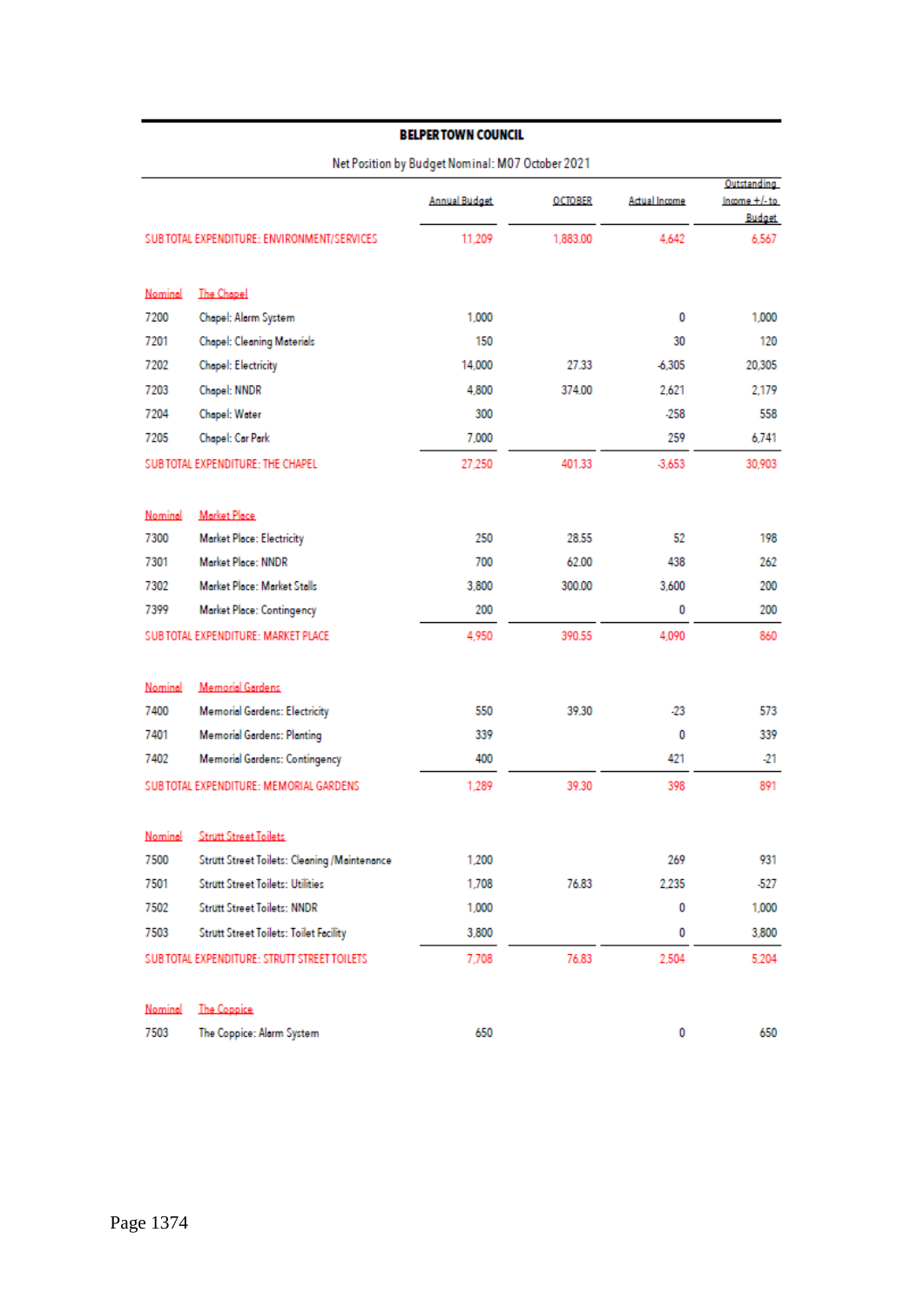|                                    |                                          | Net Position by Budget Nominal: M07 October 2021 |                |               | Outstanding   |
|------------------------------------|------------------------------------------|--------------------------------------------------|----------------|---------------|---------------|
|                                    |                                          | <b>Annual Budget</b>                             | <b>OCTOBER</b> | Actual Income | Income +/-to  |
|                                    |                                          |                                                  |                |               | <b>Budget</b> |
| 7504                               | The Coppice: Electricity                 | 1.000                                            |                | 98            | 902           |
| 7505                               | The Coppice: Water                       | 250                                              |                | 107           | 143           |
| 7506                               | The Coppice: NNDR                        | 47,552                                           | 3,913.00       | 27,389        | 20,163        |
| 7599                               | The Coppice: Contingency                 | 1,500                                            |                | 0             | 1,500         |
| SUB TOTAL EXPENDITURE: THE COPPICE |                                          | 50,952                                           | 3,913.00       | 27,594        | 23,358        |
| Nominal                            | Allotments                               |                                                  |                |               |               |
| 7600                               | Allotments: Lease                        | 210                                              |                | 210           | 0             |
| 7601                               | Allotments: Maintenance                  | 200                                              |                | 33            | 167           |
| 7602                               | Allotments: Water                        | 250                                              |                | -275          | 525           |
| SUBTOTAL EXPENDITURE: THE COPPICE  |                                          | 660                                              | 0.00           | $-32$         | 692           |
| Nominal                            | Vehicles                                 |                                                  |                |               |               |
| 7700                               | Vehicles: Fuel                           | 1.154                                            |                | 582           | 572           |
| 7701                               | Vehicles: Repairs, Maintenance & Tracker | 1,528                                            | 266.62         | 574           | 954           |
| 7702                               | Vehicles: Road Fund Licence              | 300                                              |                | 275           | 25            |
| 7799                               | Vehicles: Contingency                    | 4,000                                            |                | 1,377         | 2,623         |
| SUB TOTAL EXPENDITURE: VEHICLES    |                                          | 6,982                                            | 266.62         | 2,807         | 4,175         |
| Nominal                            | Grants                                   |                                                  |                |               |               |
| 7800                               | SLA: Accessible Belper                   | 520                                              |                | 520           | 0             |
| 7801                               | <b>SLA: AV Community Transport</b>       | 2,550                                            |                | 2,550         | 0             |
| 7802                               | SLA: Belper Early Years                  | 1,777                                            |                | 1,777         | 0             |
| 7803                               | SLA: Belper North Mill Trust             | 11,132                                           |                | 11.132        | 0             |
| 7804                               | SLA: Valley CIDS                         | 13,698                                           |                | 5,466         | 8,233         |
| 7805                               | SLA: Citizens Advice Bureau              | 10,317                                           |                | 10,317        | 0             |
| 7806                               | SLA: Derbyshire Children's Holiday Home  | 2,000                                            |                | 0             | 2,000         |
| 7807                               | SLA: Derbyshire Unemployed Centre        | 1,913                                            |                | 0             | 1,913         |
| 7808                               | <b>SLA: Fleet Arts</b>                   | 11,514                                           |                | 11,514        | 0             |
| 7809                               | SLA: Street Angels                       | 650                                              |                | 650           | 0             |
| NEW                                | SLA: Valley CIDS                         |                                                  | 1,433.00       | 1,433         | $-1,433$      |
| 7850                               | One-Off Grants                           | 20,000                                           | 4,933.08       | 9,306         | 10,694        |
| SUB TOTAL EXPENDITURE: GRANTS      |                                          | 76,071                                           | 6,366.08       | 54,665        | 21,406        |
|                                    |                                          |                                                  |                |               |               |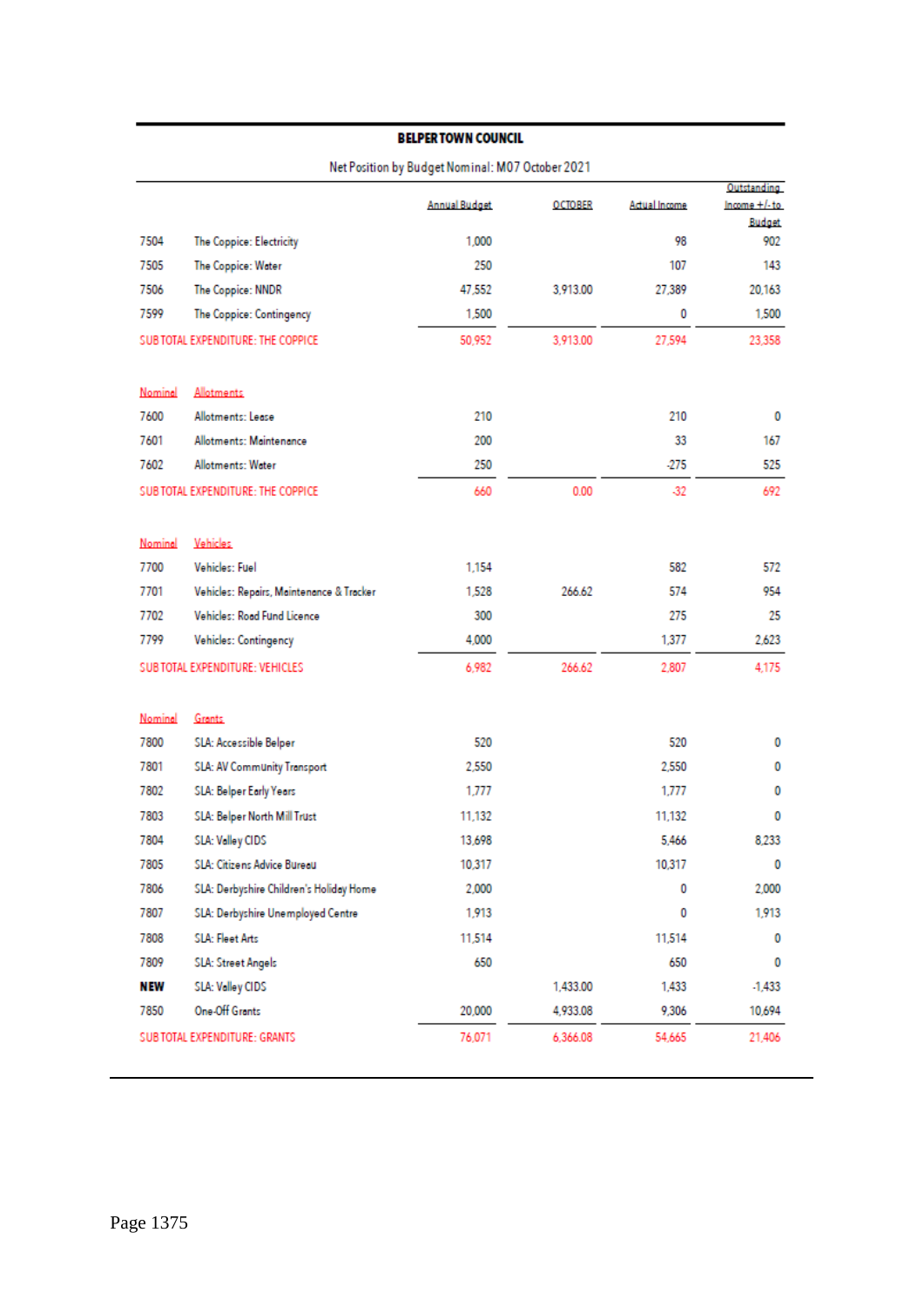| Net Position by Budget Nominal: MO / October 2021 |                                           |                      |                |               |                                          |  |  |  |
|---------------------------------------------------|-------------------------------------------|----------------------|----------------|---------------|------------------------------------------|--|--|--|
|                                                   |                                           | <b>Annual Budget</b> | <b>OCTOBER</b> | Actual Income | Outstanding<br>$Income + l-to$<br>Budget |  |  |  |
| Nominal                                           | Mayor                                     |                      |                |               |                                          |  |  |  |
| 7900                                              | <b>Civic Service</b>                      | 1.275                |                | 0             | 1.275                                    |  |  |  |
| 7901                                              | Mayor's Allowance                         | 2.216                |                | 162           | 2.054                                    |  |  |  |
| SUB TOTAL EXPENDITURE: MAYOR                      |                                           | 3.491                | 0.00           | 162           | 3.329                                    |  |  |  |
| Nominal                                           | Earmarked Reserves                        |                      |                |               |                                          |  |  |  |
| 8000                                              | Railway Jitty Signage                     | 5,000                | 5,000.00       | 5,000         | 0                                        |  |  |  |
| 8001                                              | St Johns 750th Anniversary                | 3,500                | 170.82         | 2.257         | 1,243                                    |  |  |  |
| 8002                                              | <b>Tea Rooms: Build</b>                   | 100,000              |                | 0             | 100,000                                  |  |  |  |
| 8003                                              | Tea Rooms: Contingency                    | 30,000               |                | 0             | 30,000                                   |  |  |  |
| 8004                                              | Tea Rooms: Opening Event                  | 2.000                |                | 0             | 2.000                                    |  |  |  |
| 8005                                              | <b>Toilet Facility</b>                    | 5.000                |                | 0             | 5,000                                    |  |  |  |
| 8006                                              | <b>Blue Box</b>                           | 20,000               |                | 20,000        | 0                                        |  |  |  |
| 8007                                              | Charging Point Feasibility Study          | 20,000               |                | 0             | 20,000                                   |  |  |  |
| 0880                                              | Community Playspaces                      | 20,000               |                | 0             | 20 000                                   |  |  |  |
| 0889                                              | <b>Skate Park</b>                         | 15.335               |                | 0             | 15.335                                   |  |  |  |
| 8010                                              | Four Year Term Election Costs (Yr 2 of 4) | 6.735                |                | 0             | 6.735                                    |  |  |  |
| 8011                                              | <b>Belper Youth Sports Festival</b>       | 20.780               |                | 15,328        | 5.452                                    |  |  |  |
| 8012                                              | <b>Canoe Pass</b>                         | 5.004                |                | 0             | 5.004                                    |  |  |  |
| 8800                                              | Vehicle Replacement Fund (Yr 2 of 5)      | 10,000               |                | 0             | 10,000                                   |  |  |  |
| 8801                                              | Chapel Building Repairs Fund (Yr 2 of 4)  | 10,000               |                | 0             | 10,000                                   |  |  |  |
| SUB TOTAL EXPENDITURE: EARMARKED RESERVES         |                                           | 273,354              | 5,170.82       | 42,585        | 230.768                                  |  |  |  |

Net Peritian by Rudget Naminal: M07 October 2021